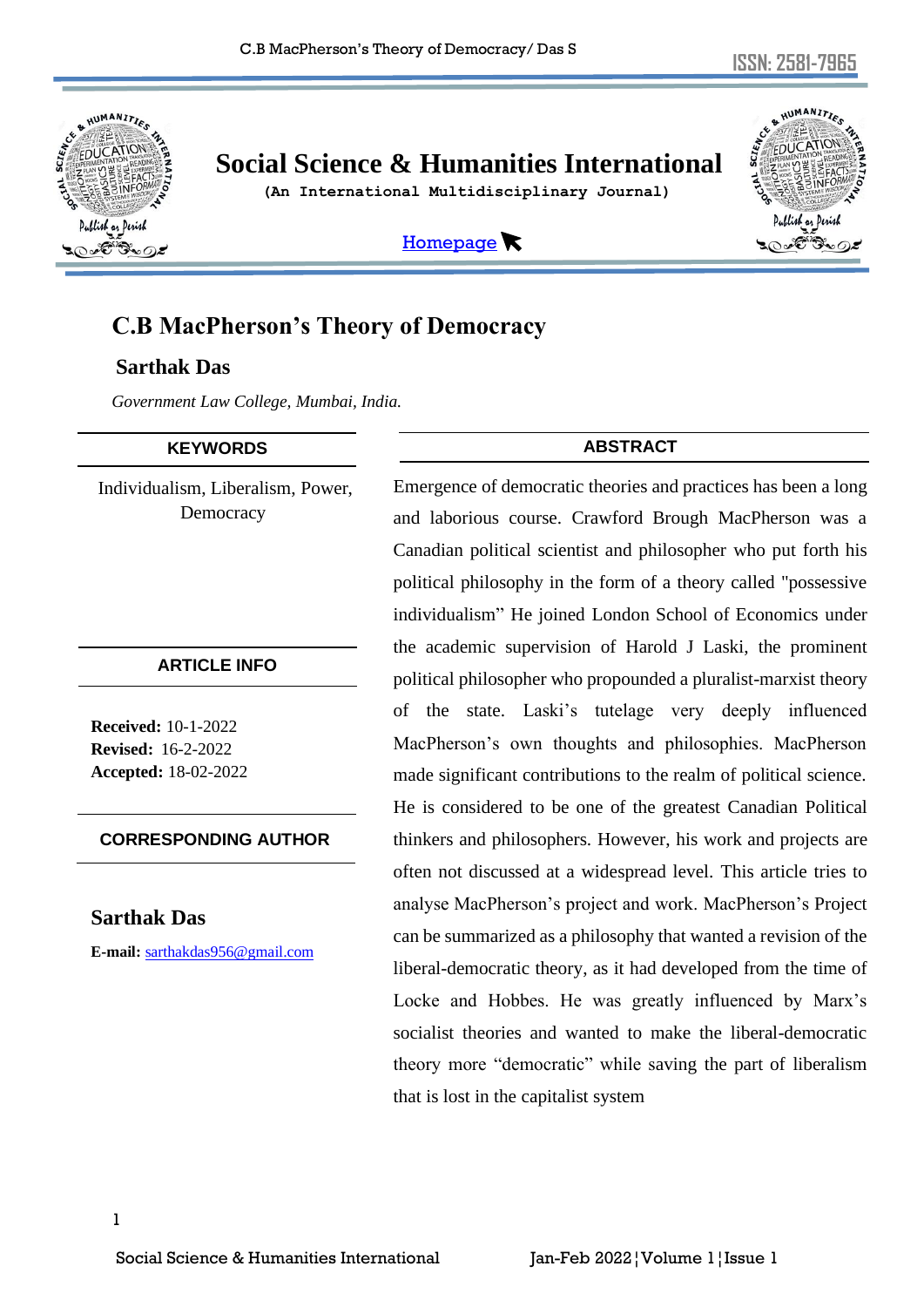#### **Introduction:**

MacPherson is considered the father of the idea 'possessive individualism', which was coined by him in his magnum opus [The](http://www.amazon.com/Political-Theory-Possessive-Individualism-Wynford/dp/0195444019?ie=UTF8&tag=danlithompag-20&link_code=btl&camp=213689&creative=392969)  [Political Theory of Possessive Individualism:](http://www.amazon.com/Political-Theory-Possessive-Individualism-Wynford/dp/0195444019?ie=UTF8&tag=danlithompag-20&link_code=btl&camp=213689&creative=392969)  [Hobbes to Locke,](http://www.amazon.com/Political-Theory-Possessive-Individualism-Wynford/dp/0195444019?ie=UTF8&tag=danlithompag-20&link_code=btl&camp=213689&creative=392969) when the book was published originally in 1962. It is important to note that MacPherson wants to bring attention to the notion of Possessive Individualism, rather than the idea of 'individualism'.

2 The idea of possessive individualism as propounded by MacPherson identifies with the notion that an individual is conceived as the sole owner of his or her skills and abilities, for which the person has no obligations of any sort to the society in general. These 'abilities and skills' are open for sale in the marketplace, and according to MacPherson such a society displays an undying craving for the 'consumption of these skills. In his book, The Political Theory of Possessive Individualism, he analyses how this idea of 'possessive individualism' originated in the seventeenth century, and is implicitly mentioned in the writings of John Locke, Thomas Hobbes and James Harrington. He also analyses how these ideas have pervaded the liberal-democratic

political philosophy since then, and how they have dominated liberal literature.

#### **Critique of Liberalism**

Liberalism as a concept has been criticized in several ways by many conservative thinkers. Edmund Burke, who is considered as the father of modern conservatism, was a staunch critic of the French Revolution and its pretext of liberty for every individual. However, the strongest criticism against the idea of liberalism was put forward by the Roman Catholic Church. This disagreement led to a long tussle between the state and the Church. The argument of the Church rested on a pillar similar to those of the conservatives and asserted that the principle of liberalism led individuals to work only for their self-interest and material gains, which greatly undermined several social values. People who supported the left side of the political spectrum too criticized some aspects of the philosophy of liberalism. However, their criticism was rooted against the economic principles that are associated with the idea of liberalism. This criticism is at the crux of MacPherson's criticism of the principle of what he calls possessive individualism. Just like the proponents of the left believed that liberalism has led to an economic system that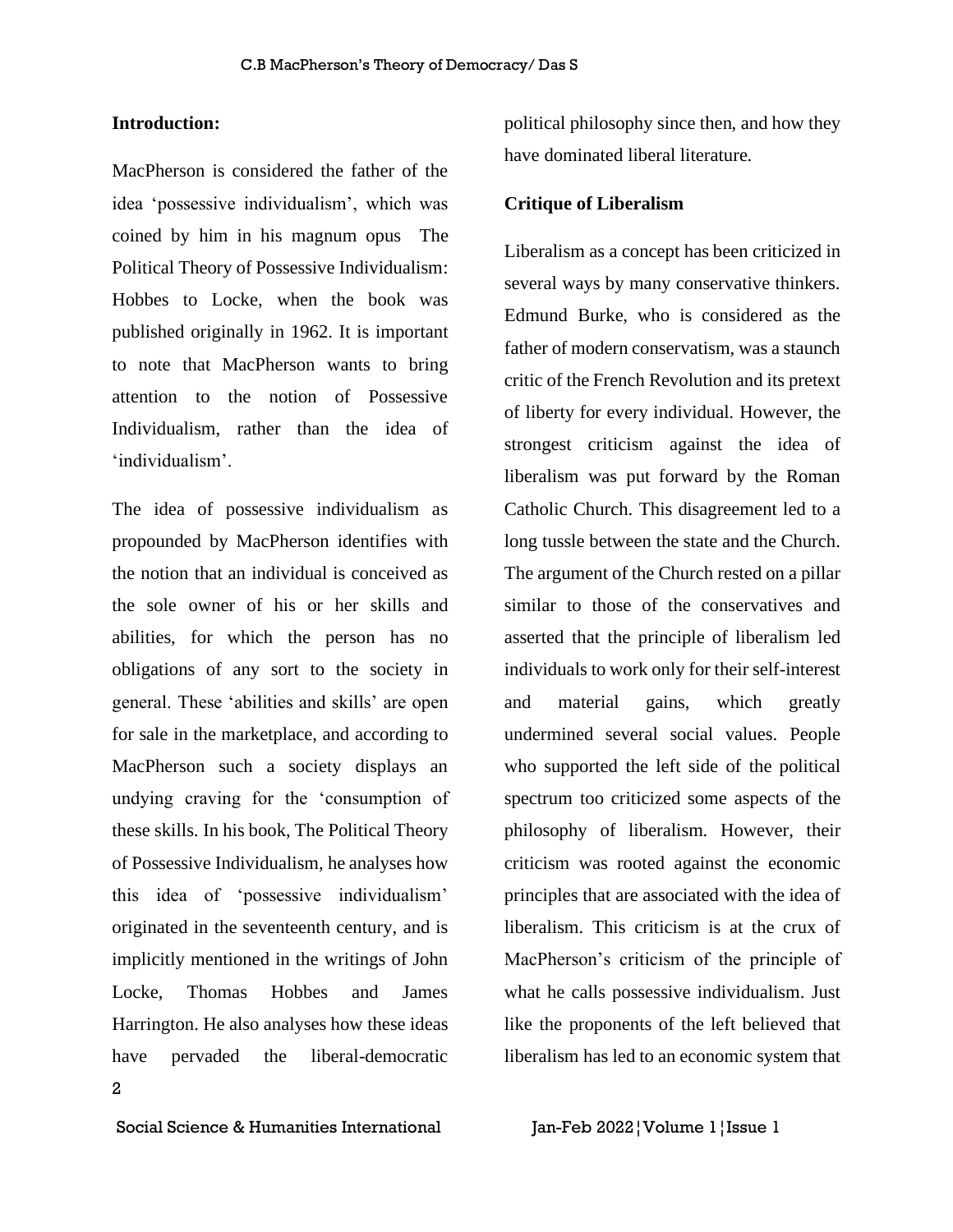advances exploitative practices, practices which in itself go against the democratic principles of liberalism. It is in this aspect that MacPherson's philosophy comes into play. He wanted to bring back to 'liberalism' what he felt was missing in it. A sense of morality in individuals towards both, themselves, and the community.

"Its (modern day liberalism) possessive quality is found in its conception of the individual as essentially the proprietor of his own person or capacities, owing nothing to society for them. The individual was seen neither as a moral whole, nor as part of a larger social whole, but as an owner of himself." MacPherson (1962) MacPherson argued that in modern day liberalism, the mere possession of skills and abilities of a person was associated with the person being free. He stated in his book "it was thought, is free in as much as he is proprietor of his person and capacities. The human essence is freedom from dependence on the wills of others, and freedom is a function of possession." MacPherson (1973).

3 As can be seen, MacPherson criticized a specific aspect of liberalism. This aspect is something which he identified as 'possessive individualism'. It is imperative to further

understand the basic notions behind this coined term.

#### **Concept of Possessive Individualism**

The concept of possessive individualism begins with the basic premise that what makes a person human is the freedom from the dependence on the will of others. MacPherson describes his understanding of this concept in his book in the following enumerated ways.

- 1. The individual is the owner or proprietor of his own person and capacities or skills, and for these skills he owes nothing to the society. These abilities have been developed by the individual on his own and therefore he has the sole interest over those. This view denies his commitment to other individuals, traditions, practices, and conceptions of the good. Gauba (2000)
- 2. As has already been discussed above, MacPherson argues that for a person to be human, there must be freedom from the dependence on the will of others. He furthers this by stating that freedom from dependence includes the freedom to not have any relations with others. However, a person can enter into relations with other individuals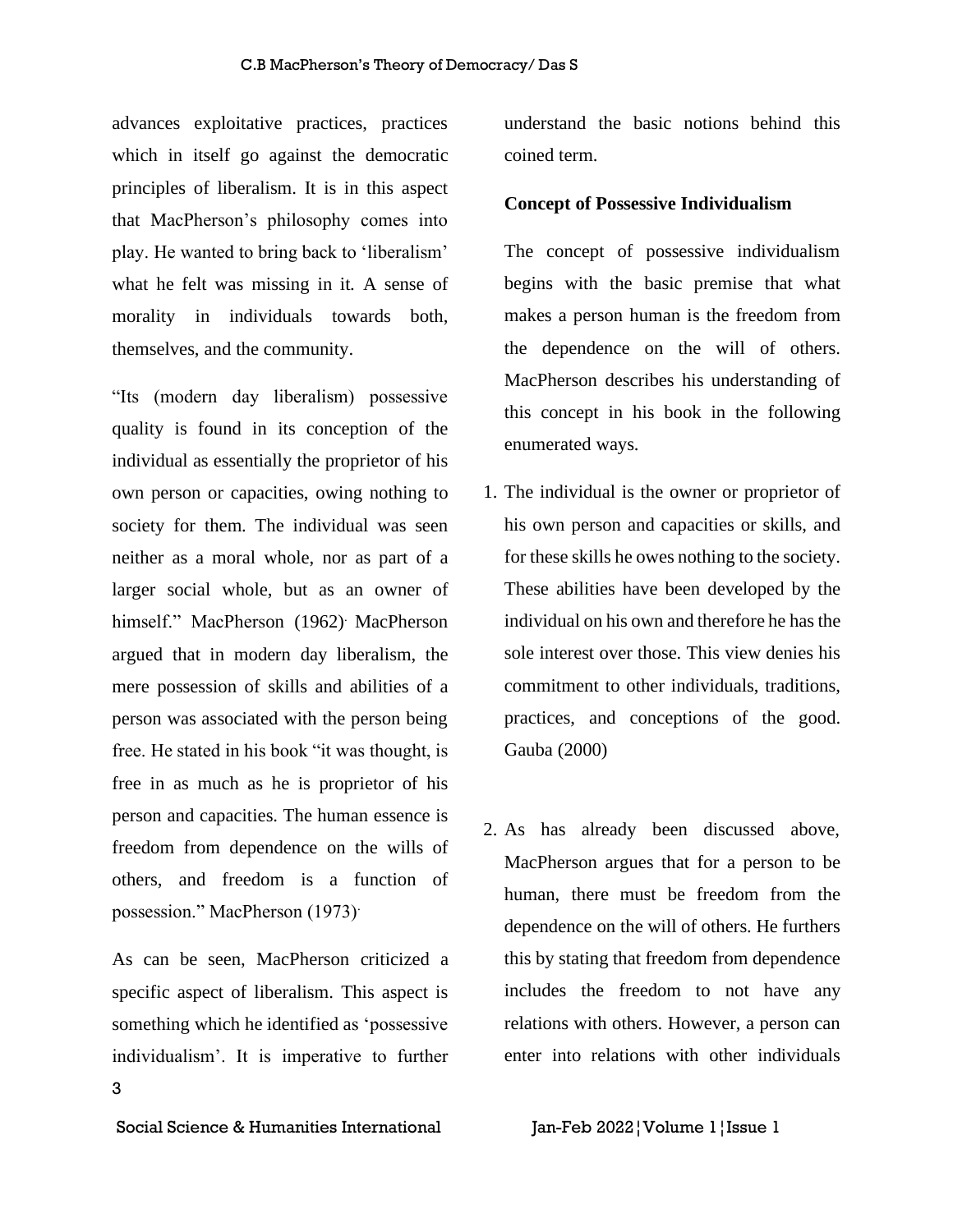provided they have been entered 'voluntarily' and for the 'self-interest of the individual'.

3. Although the individual cannot detach the whole of his property (because he himself is an aspect of that property), he may detach his capacity to labour. What this essentially means is that a person can use his skills and abilities to do some productive work (labor). This work was achieved with the help of the individual's abilities and now becomes a part of his own property (person).

4.Human political society is nothing but a series of market relations. A market where in addition to goods, a person's own capacities and abilities can be exchanged.

#### **Parallel with Locke's Theory**

A striking parallel can be found between MacPherson's conception of "possessive individualism" and one aspect of Locke's theory of natural rights. As the person who influenced the Enlightenment more than anyone else, Locke's theory of natural rights is also inextricably linked with the notion of 'possessive individualism'.

4 Locke propounded in his Second Treatise of Government that all individuals are born equal. He further stated that this 'equality' is

Social Science & Humanities International Jan-Feb 2022¦Volume 1¦Issue 1

in the sense that all persons are born with some "inalienable" natural rights. These rights were God Given and could not be taken away from the individuals by anyone. These rights were namely the Right to Life, Liberty and Property. It is the third or namely the Right to Property that we are concerned with. However, property does not connote the same meaning as it does in its conventional sense. Property according to Lockean Theory is something more than the physical moveable and immoveable goods that a person has rights over. As soon as an individual is born, the first and foremost thing that he owns is his own self. This is what Locke argues. An individual is firstly the owner of himself, i.e, he has a property claim over himself. If an individual has a claim over himself, it is but a foregone conclusion, that an individual also owns his abilities, skills or capacities and the work that the person does with these capacities (labor). This concept corresponds with the idea of possessive individualism as coined by MacPherson.

#### **Work on Democracy**

MacPherson's conception of democracy flows from his conception of the idea of possessive individualism, which is why he places more emphasis on the substantive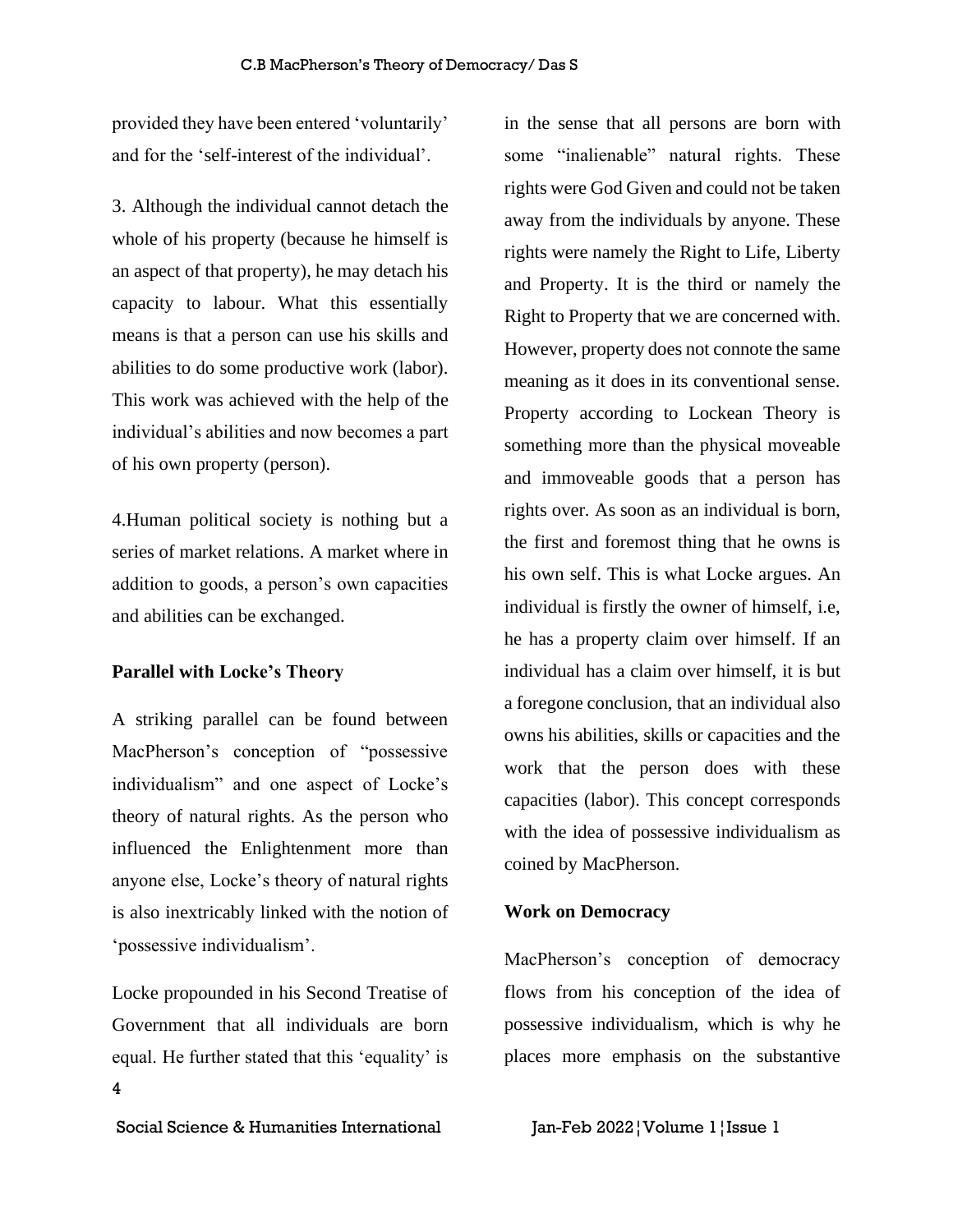aspect of democracy which involves the advancement of individual liberty and dignity and human empowerment. He was considered a "critical liberal" - which means that he was a liberal, but at the same time was critical of several aspects of liberalism as was seen from his critique of liberalism. MacPherson analysed several theories of democracy, while also giving his own theory of democracy.

MacPherson analysed different models of democracy and gave the following clarifications:

**Classical Theory of Democracy**- The classical theory of democracy, discusses the philosophical aspect of democracy. It considers democracy as a form of government which results in the direct empowerment of the common masses. This is further classified into philosophical/classical model of democracy as:

**Protective Model**- This model defines democracy as a form of government which is essential for the protection of the liberties of the masses. Locke and Bentham are proponents of this model. As per this theory, individual liberty can only be protected when the government acts as per the will of the people.

**Developmental Model**- Coming to the developmental model, as can be seen in the works of John Stuart Mill, democracy is necessary for the absolute growth and development of human personality and individuality.

Modern Theory of Democracy - While the classical or normative theories have tried to explain the philosophy of democracy, modern thinkers and their theories have tried to show the "real picture" of the state of democracy.

1. **Elitist Theory -** MacPherson was highly critical of the elitist theory of democracy. To understand his criticism, it is first necessary to understand the basic notions behind the elitist theory of democracy. This theory basically propounded that power with the masses is a myth in a functioning democracy, because the real power always rests in the hands of the elites of the society. This theory is also called the market model of democracy as propounded by Max Weber and Shuchmpeter. An analogy is also used to describe how democracy is also an example of a market economy. Wherein the political leaders are the entrepreneurs and voters are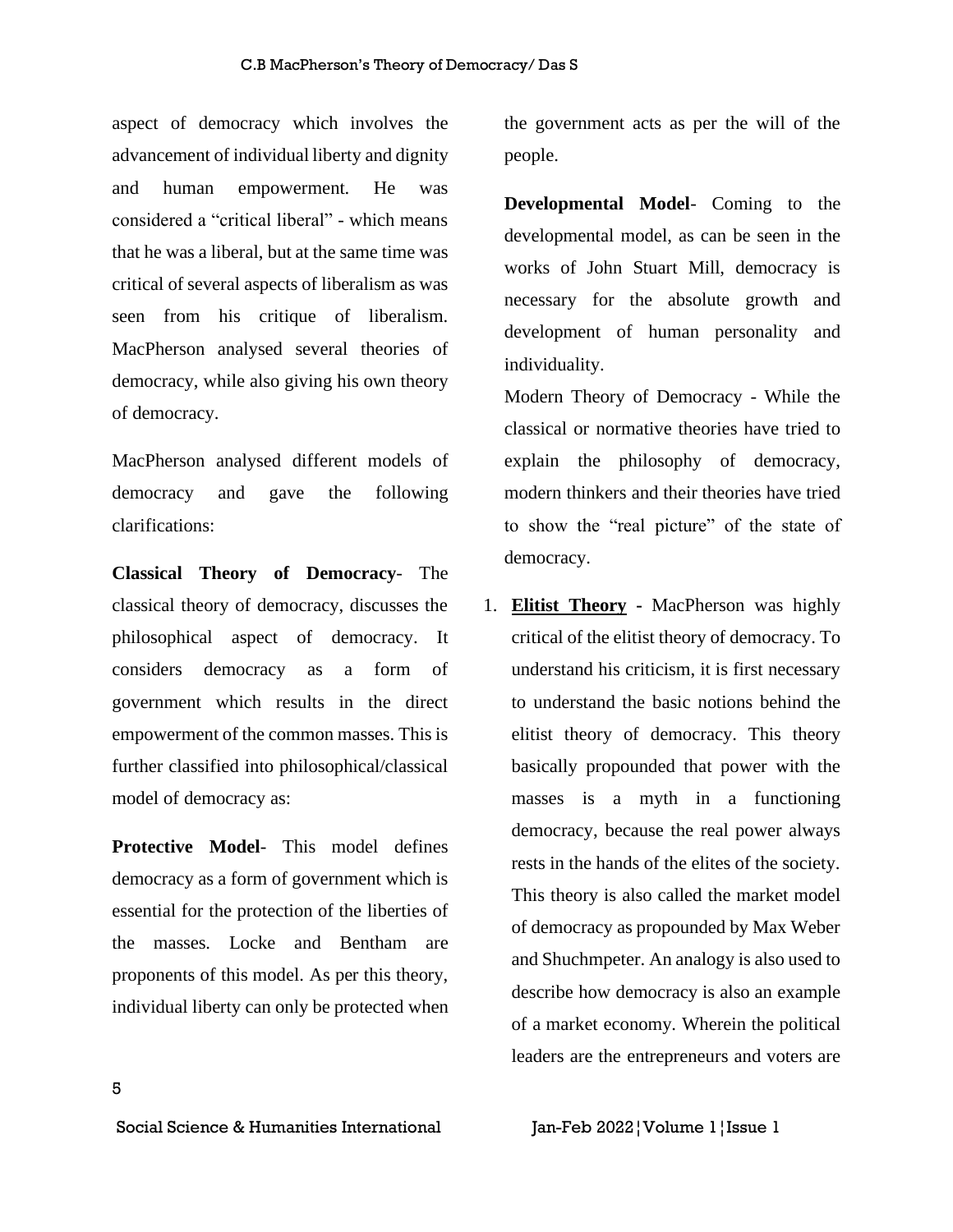the consumers. MacPherson's criticism lies in the fact that elitist theory of democracy reduces the meaning of democracy by limiting it to the process of elections and forming the government. It is concerned more with the 'procedural aspect' of democracy, than it is with the 'substantive aspect' which aims for the development and empowerment of the masses. "Elitist theory of democracy implies that citizen participation is not a necessary condition of democracy. Thus, for Schumpeter, running of government and framing of public policies is the task of professional politicians; the role of ordinary citizens is confined to vote for the politicians." Gauba  $(2000).$ 

6 2. **Pluralist Theory of Democracy** - Robert Dahl, foremost proponent of the pluralist theory of democracy described liberal democracies as 'polygarchies'. He meant that in a democracy, the real power is exercised by the various people's associations. MacPherson's criticism of this theory is along similar lines, in the sense that this too overlooks the substantive aspects of democracy. Just like the elitist theory puts undue focus on the role of political parties, the pluralist theory focuses a lot on the role of several pressure groups that exist in

society. It is in reference to this, that MacPherson coined the term "Schumpeter-Dahl Axis" to describe how both these theories reduced from a humanist aspiration to a market equilibrium system. Gauba (2000). Macpherson has attacked the elitistpluralist theory of democracy as espoused by Joseph Schumpeter and Dahl He has pointed out that the classical theory of democracy was erected on a moral foundation. It saw democracy as a developmental process, as a matter of emancipation of the common masses

The elitist-pluralist theory on the other hand, treats democracy as a mechanism whose essential function is to maintain an equilibrium. Under this theory "democracy is reduced from a humanist aspiration to a market equilibrium system. And although the new orthodox theory claims scientific neutrality, its value judgement is obvious enough: whatever works, is right— that's, whatever enables the prevailing classstratified society to work." MacPherson (1973). The classical theory treated democracy as a means by which all men could enjoy and develop their personal abilities. The exponents of the elitist-pluralist theory, MacPherson argued diminished democracy to a means by which men can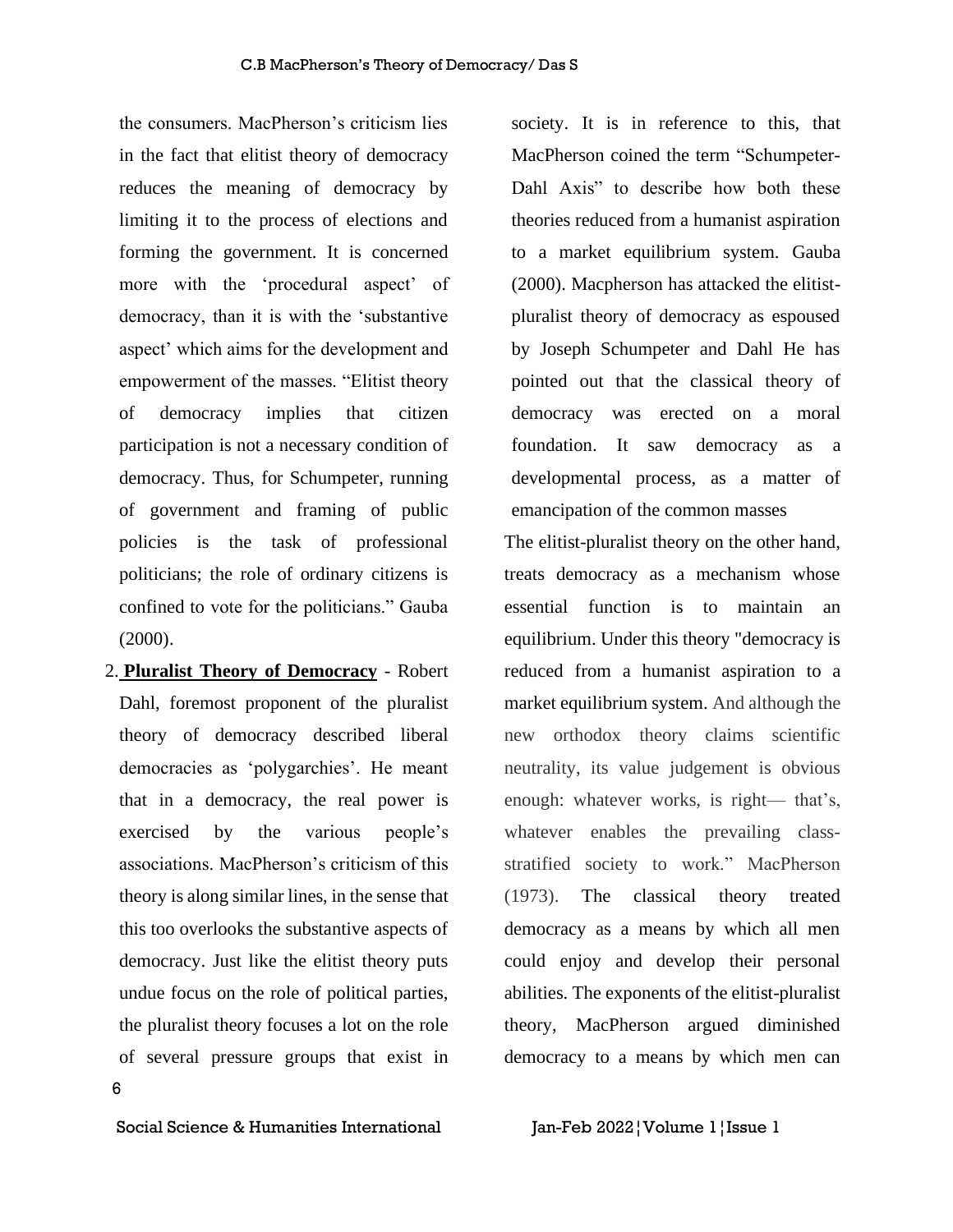register their wants as consumers in the political market. This theory implicitly makes democracy a political system which makes the majority of the population irrelevant, since they do not hold power in society. With the acceptance of this principle of domination, the principle of equality is relegated to the background.

#### **MacPherson's Model**

Although MacPherson is often identified as a liberal, his work has been highly critical of several aspects of liberal democracy. His criticism mainly focuses on the inegalitarianism present in liberal democracies. His most prominent observations on the reality of democracy are as follows:

1. As an exponent of the radical theory of democracy, he sought to expand the scope of democracy to make it more equitable. In his book The Real World of Democracy (1966), Macpherson argued that the liberal societies which grant universal suffrage, a choice between political parties, and civil liberties, have no exclusive claim to the title of democracy. Gauba (2000) He asserted that it is wrong to believe that only 'liberal' systems can be democratic, which is to say that it is

possible to have a democratic system without having the type of liberal democracy that western countries have.

2. He argues that other types of systems can also be democratic. He recognized and acknowledged that socialist democracy as well as one party systems can also be called democracies provided, they fulfil certain criteria. Socialist democracies can be accepted, if they were to go for intra-party elections and open up their closed and detached bureaucracy. Coming to some third world countries, where one party system is prevalent, he contended that for them to be recognised as 'democracies' they must enjoy widespread political support among the masses. Thus, it could be said that MacPherson focused more on achieving the ends (prosperity of the common people), rather than the means to the ends.

#### **His Concept of Power in Democracy**

Rather than the conventional view on power, MacPherson very closely analysed the constructive concept of power, which focused on the 'empowerment of the masses'. He made a distinction between two parts of power - a) extractive power and b)

7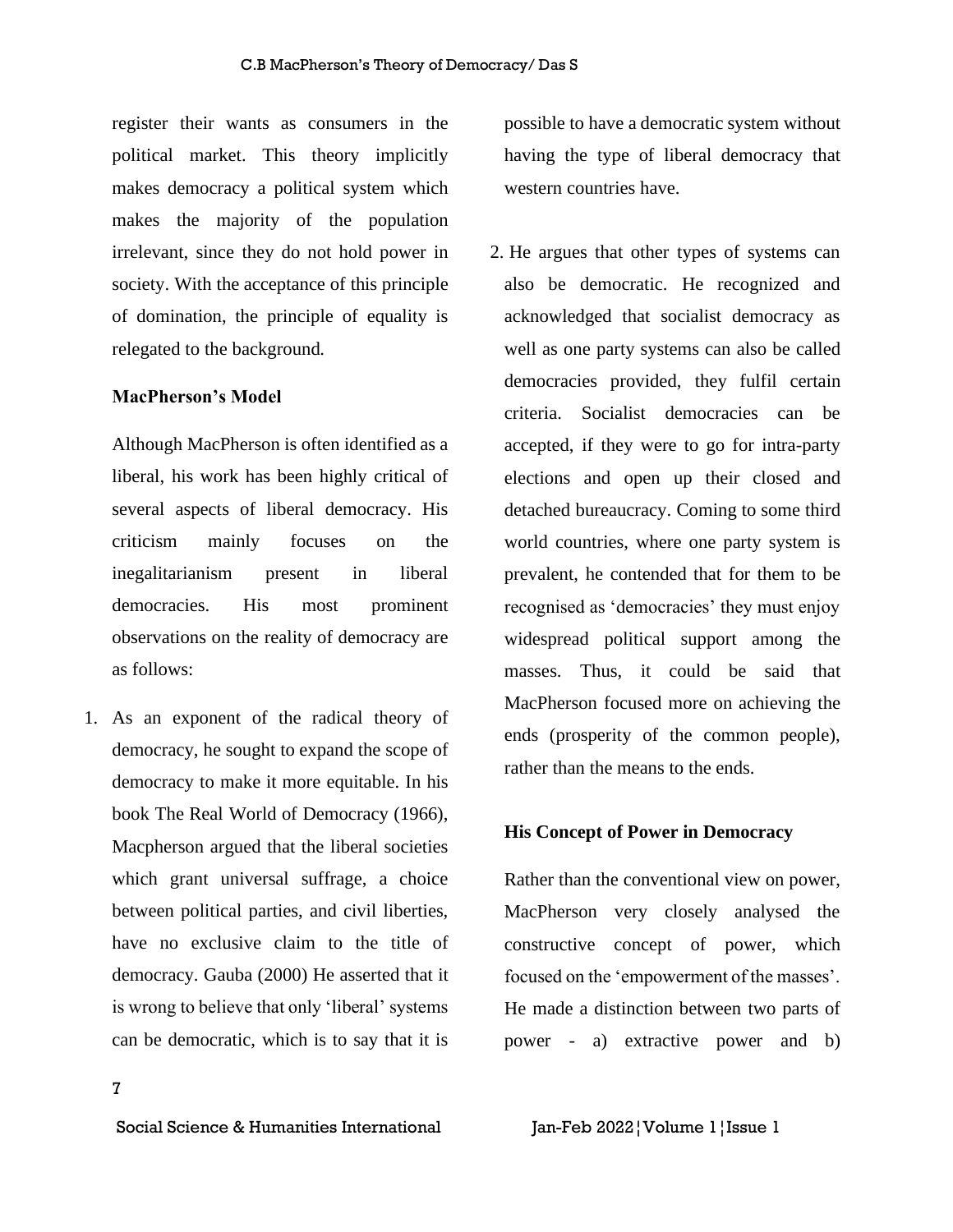developmental power. A person's ability to use others' abilities to serve his or her own purpose or 'power over' others is what is known as extractive power. It basically refers to an individual's power to extract benefit for himself through others. Many modern political philosophers have focused on this aspect of power. Developmental power on the other hand represents a person's ability to use his or her abilities to make steps towards the achievement of self-determined goals.

MacPherson argued that in a liberal-capitalist democracy, the owners of land and capital have undue extractive power because of which they are able to use the physical and mental capacities of others for their own wellbeing. MacPherson asserted that "developmental power of a person enables him to develop his truly human capacities. MacPherson identified three impediments to the growth of developmental power of individuals in society. These were: (a) lack of adequate means of life; (b) lack of access to the means of labour; and (c) lack of protection against invasion by others. He argued that these issues could be overcome with a 'new system' of democracy which worked for upholding civil and individual liberties and combined it with a socialist mode of production.

MacPherson asserted that a 'truly democratic' system of government was one where the developmental power of the people was maximum and the extractive power of the elites was minimum. This is another reason why he considered 'western liberal' democracies to be imperfect, since in these countries' capitalists (people who own land and capital) had maximum extractive and developmental power, while the poor and common people had negligible amounts of both.

#### **Views on Creative Freedom**

Although MacPherson personally never claimed to a Marxist, his ideas resonate very closely to Marxist ideologies and thinking. He has also criticized capitalism vehemently throughout his writings, which is why he has sometimes been referred to as a 'Neo-Marxist'. Barry (1989) He argued that 'creative freedom' or self-direction in order to achieve one's goals is what distinguishes man from animal.

"Man is unique in the world for having both the capacity for choice and ability… his activity is directed by his own design and not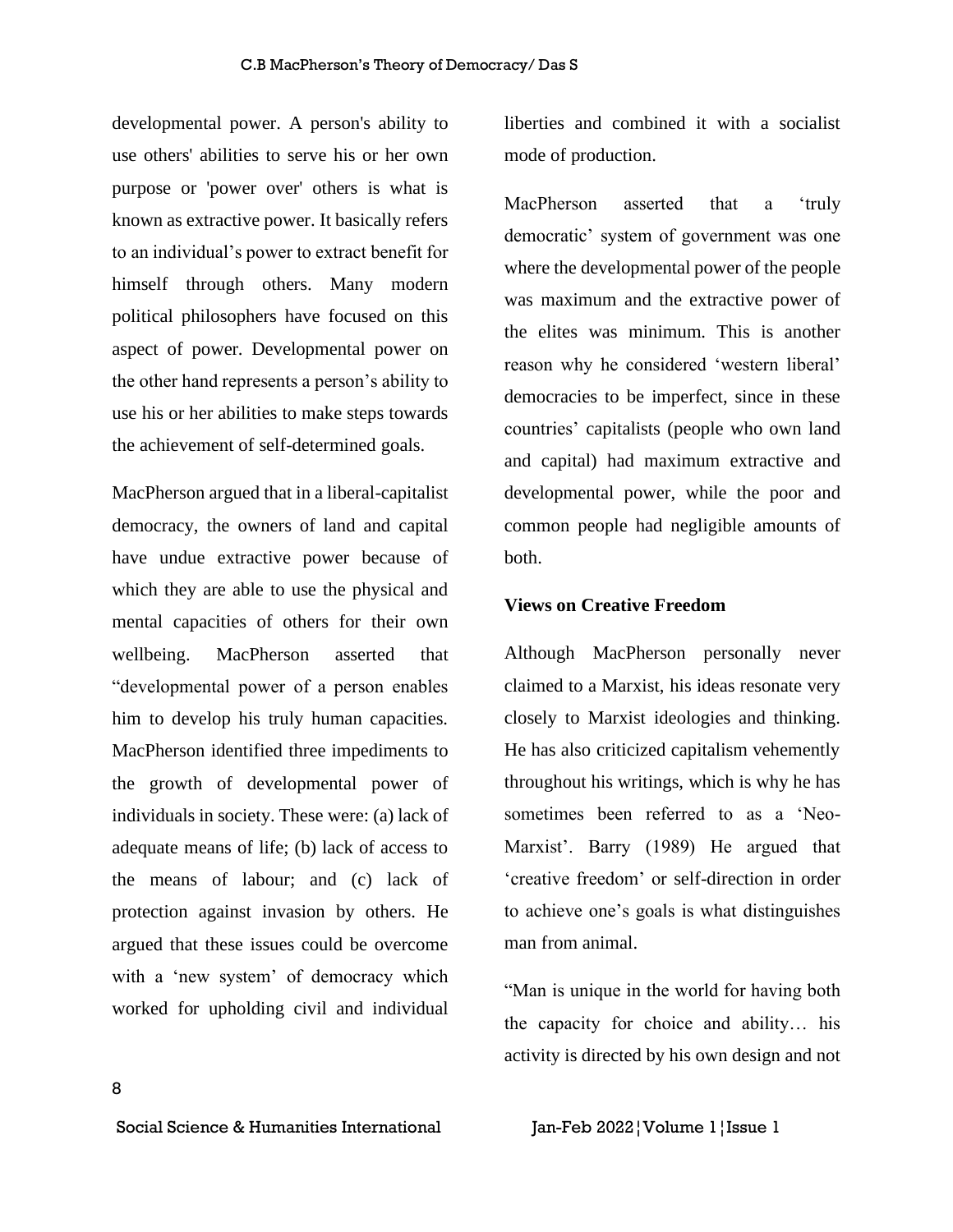at the dictate of another." MacPherson (1973). MacPherson asserted that there are two principles guiding western democratic theory. a) maximisation of utilities - In this, man is nothing but a consumer of utilities that are produced by society. b) maximisation of powers - This is an ethical principle which treats man as a doer demanding development of his uniquely human capacities. For achieving creative freedom, man needs to maximise his developmental power. It is in reference to this principle that MacPherson argues that in a capitalist society, since the poor have negligible developmental power, the poor are forced to sell their capacities on the open market to the more 'powerful' and are unable to achieve true creative freedom. This is why MacPherson lamented the lack of creative freedom for ordinary folk in a capitalist society.

#### **Criticism of Capitalism**

9 MacPherson's criticism of capitalism mainly rests on the premise that, in a capitalist society, owners of land, capital and factors of production are able to exercise power of other people (non-owners), which perpetuates a system of inequality. Such a system leads to a continuous net transfer of powers. According to MacPherson, human abilities

are reduced to goods which are to be purchased in the open market for a contracted period of time (as propounded in the idea of possessive individualism). Even though the work is done by the contracted individual using his own person and abilities, MacPherson asserts that "In the real sense, the actual work is owned by the owner of the capital. He, having purchased the ability to labour, has the right of ownership in the labour that is actually performed." MacPherson (1973). He also opposes the capitalist open market system by stating that it has reduced human abilities and talents to commodities that conform to the economic principles of demand and supply. He argues that this restricts the true growth of oneself to his full potential. To overcome this, he proposes for a welfare state that would look after the equity of opportunity for all, so that they can achieve true 'creative freedom' and not be bound by the shackles of the market.

#### **Opposition to Friedman**

MacPherson vehemently opposed the argument of Milton Friedman. Friedman identified capitalism as a necessary condition of freedom, which implies repudiation of equality for the sake of maintaining freedom. Gauba (2000) Friedman argued that the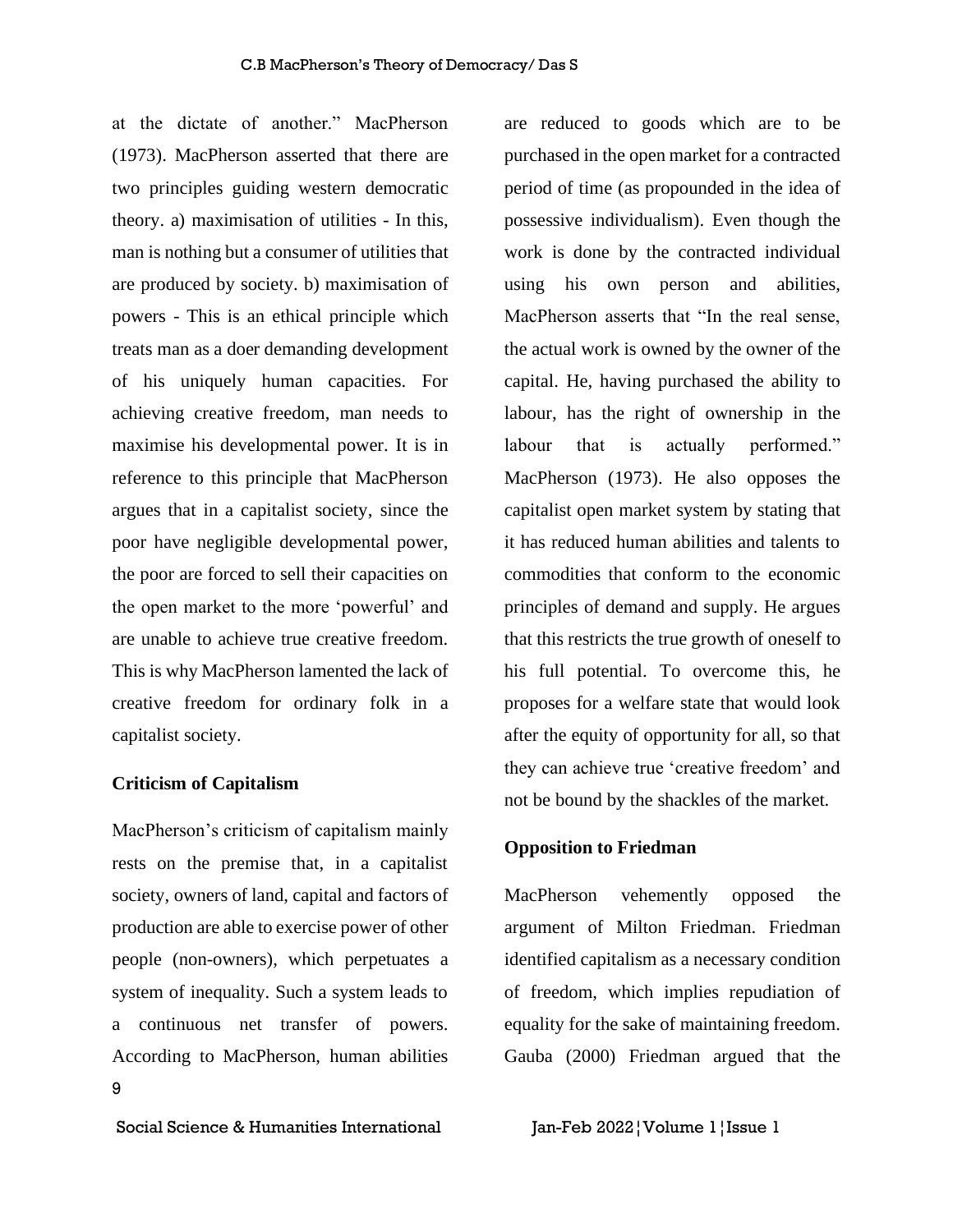government is only responsible for maintaining and supplementing a free market, which would then lead to freedom for the masses.

For MacPherson, capitalism and freedom could not be concordant with one another. He argued in his book Democratic Theory: Essays in Retrieval that ": "This would mean the government moving out of almost all its welfare and regulatory functions. Controls on, or support of, any prices, wages, interest rates, rents, exports, imports, and amounts produced, would all have to go; so, would present social security programmes, housing subsidy programmes, and the like."

However, it can also be stated that much of the disagreement lies in the fact of their respective interpretations of freedom. Friedman identified 'freedom' as negative which means absence of any restrictions on choice. He viewed 'positive freedom' with contempt and associated it with communism. While on the other hand, MacPherson termed freedom as 'positive' which meant the ability to achieve one's true potential.

#### **Criticism Of MacPherson's Theory**

10 He recommends combining a socialist ownership structure with liberal democratic institutions to prohibit the exercise of extractive power and encourage the development of all human beings. He suggests that the programme be expanded. The welfare state's role is to make it easier for citizens to get commodities and services on the basis of need rather than a desert dictated by capitalist principles. As a result, he aspires to create a system in which the benefits of capitalism are maximised, while still having the advantages of a welfare state. He wanted to combine finer aspects of both, which in reality is an extremely difficult task.

As Norman Barry has observed: "The difficulty with Macpherson's argument is that he evaluates existing liberal democracy by reference to some 'ideal version' of democracy, rather than by comparing it directly to existing alternatives." Barry (1989) His belief that complete harmony in a democracy would be achieved only when the exercise of extractive power would be restricted is also characterised as a false statement. This is because MacPherson assumes that the only reason for disharmony in modern democracies is due to exercising extracting power, and no other factors contribute to the discord prevalent in society.